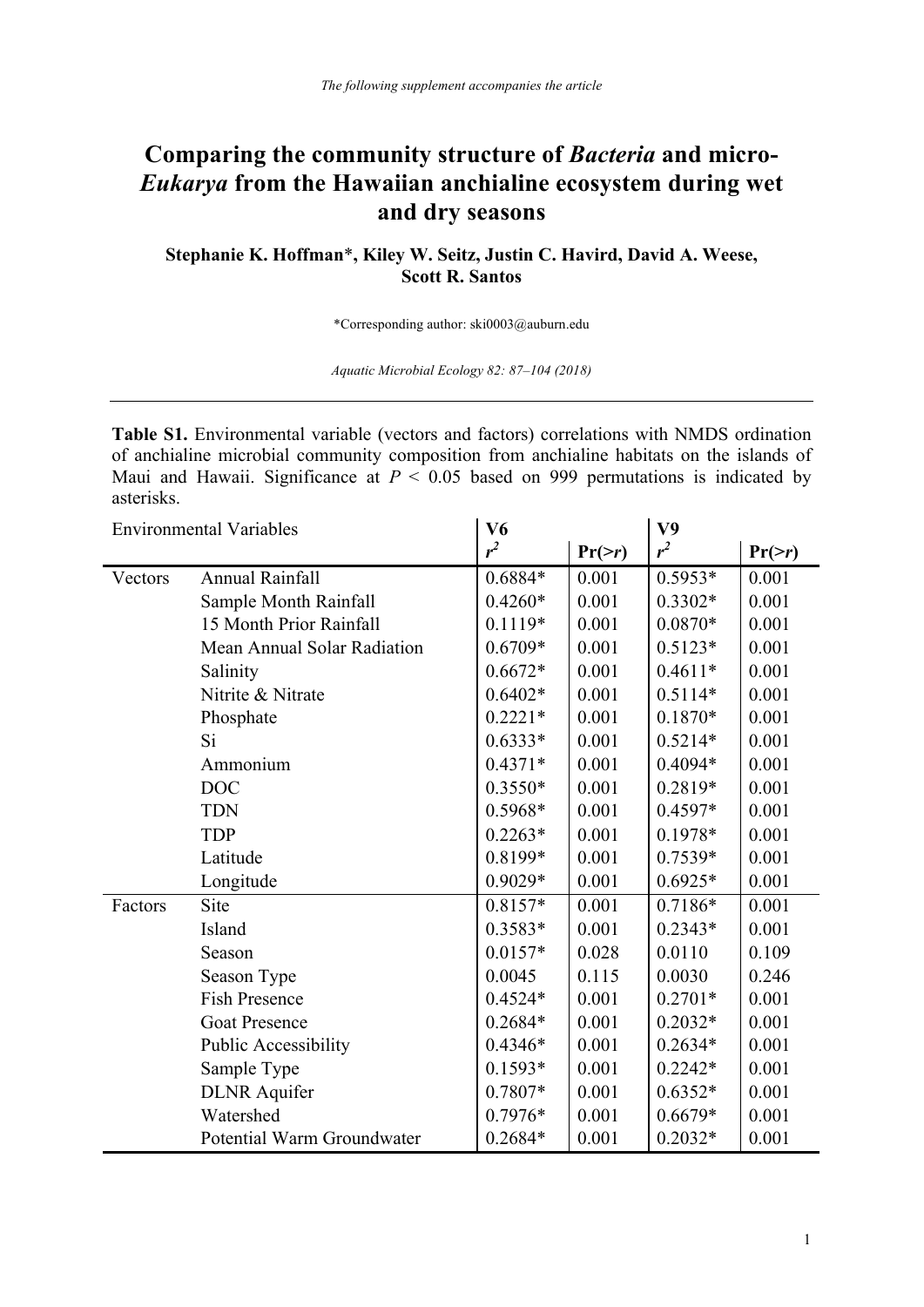

**Fig. S1.** Relative abundance of phyla identified in samples grouped by site, habitat type (i.e., benthic material vs. water column), and season (i.e., wet vs. dry) using **a** *Bacteria*-specific V6 rRNA **b** *Eukarya-*biased V9 rRNA from anchialine habitats on the islands of Maui and Hawaii.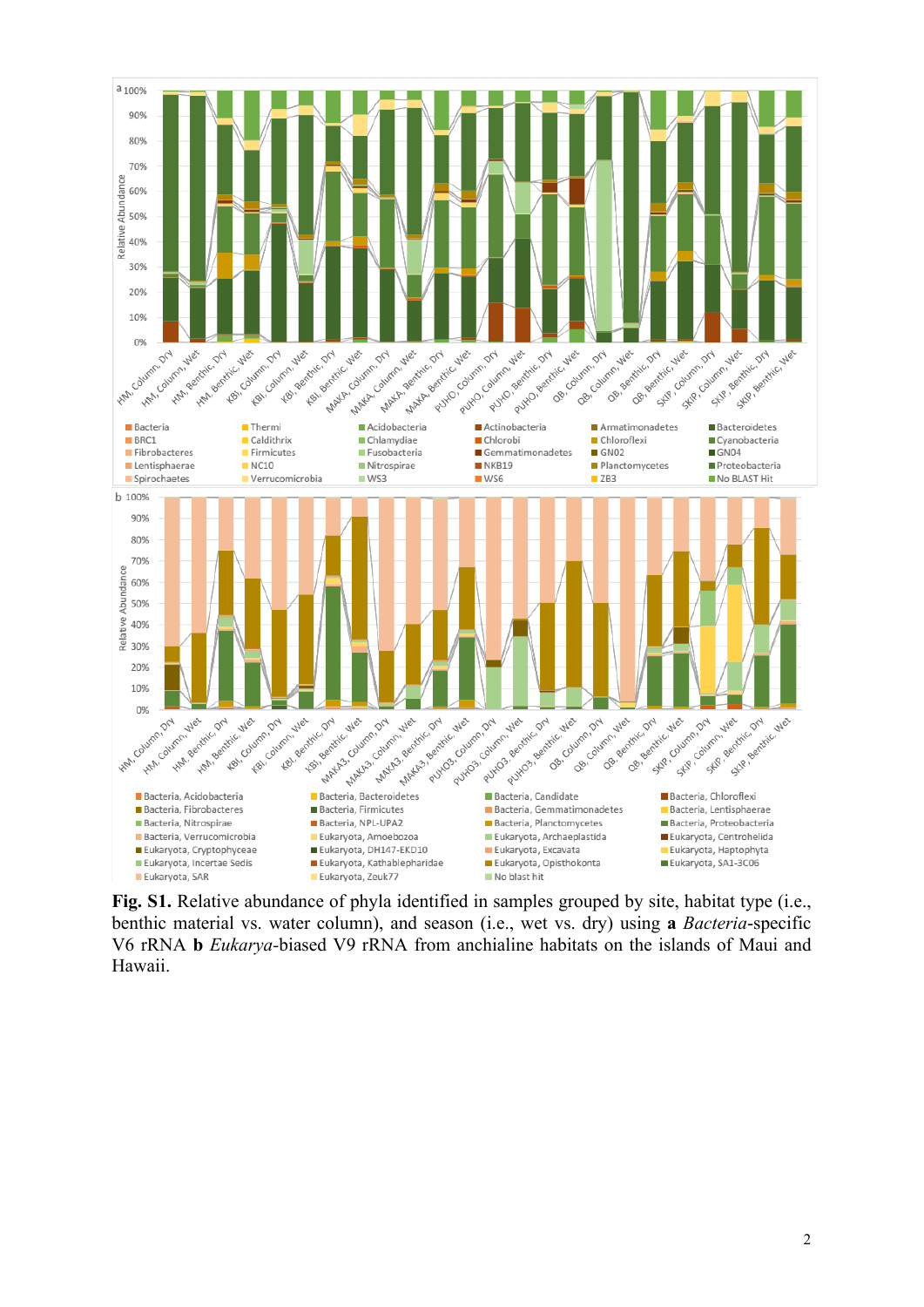

**Fig. S2.** Diversity estimates, in particular the number of observed OTUs, Shannon diversity, Inverse Simpson diversity, and Chao1 diversity, of **a** *Bacteria*-specific V6 rRNA, and **b** *Eukarya*-biased V9 rRNA from anchialine habitats on the islands of Maui and Hawaii. Samples were grouped by benthic material and water column communities within sites and sampling date, with collections in July of 2010, and March, July, and December of 2011.